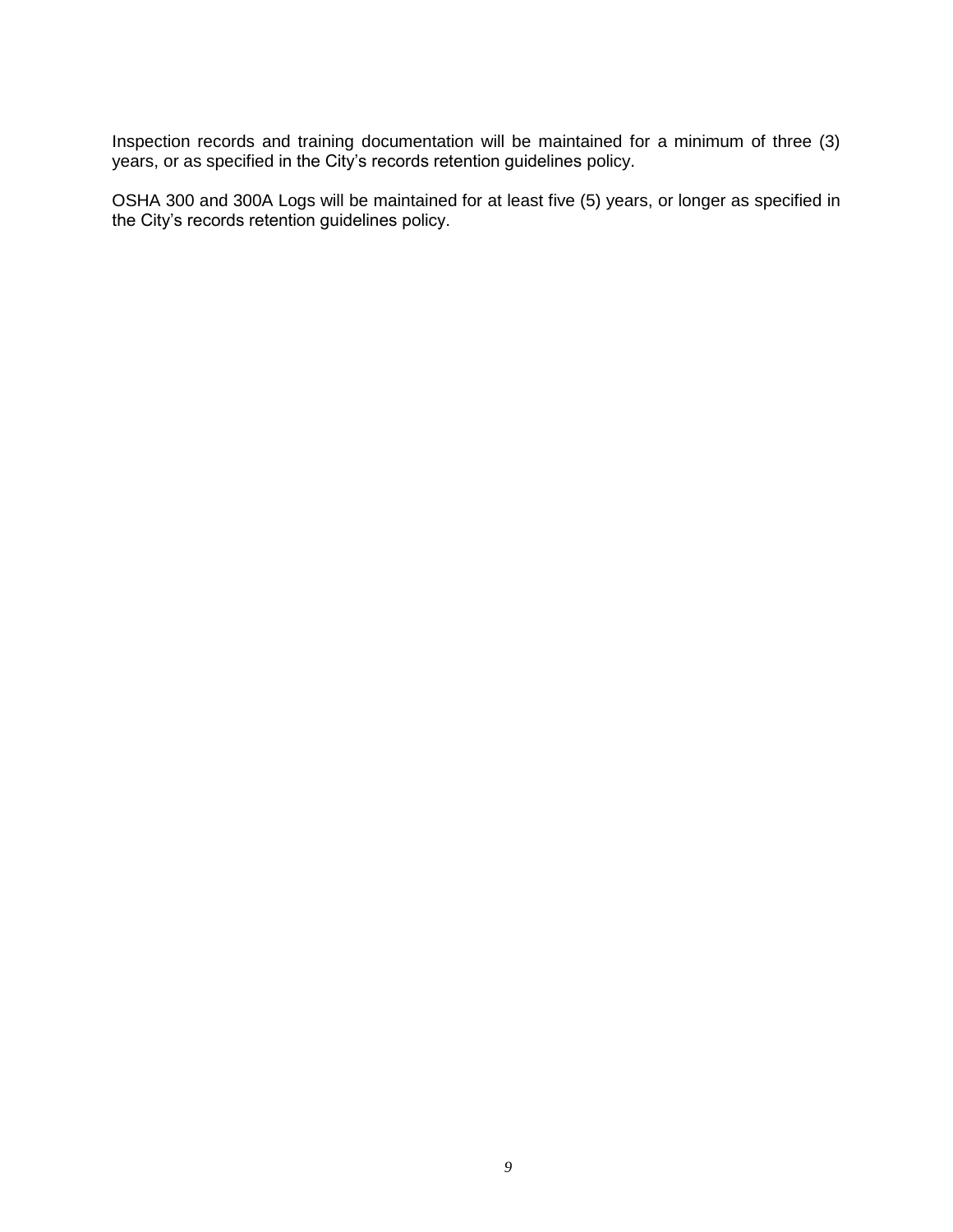### **TABLE OF CONTENTS**

| $\mathbb{R}^n$ |  |
|----------------|--|
| $\Pi$ .        |  |
| III.           |  |
| IV.            |  |
| $V_{\cdot}$    |  |
| VI.            |  |
| VII.           |  |
| VIII.          |  |

#### **APPENDICES**

- A. Hazard Alert Form
- B. Hazard Response Form
- C. Hazard/Workplace Inspection Schedule
- D. Incident Investigation Form
- E. Supervisor's Incident Report
- F. Employee's Report Injury Form
- G. Witness Statement Form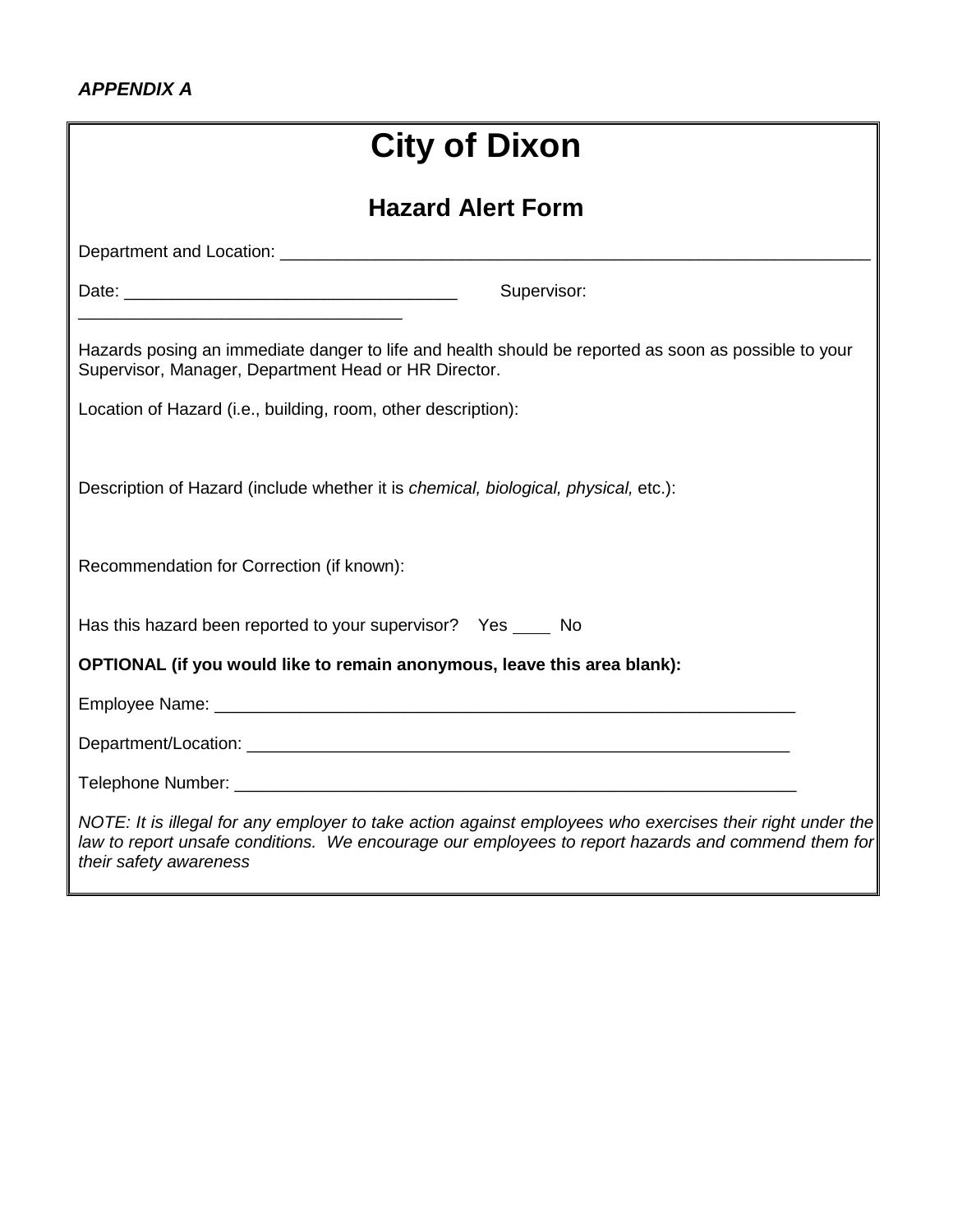## **City of DIXON**

## **POLICY STATEMENT**

<span id="page-2-0"></span>It is the policy of the City of Dixon to provide a safe and healthful environment for our employees and the general public. We strive to eliminate unnecessary hazards by providing specific safety policies and procedures and creating an atmosphere that promotes safety.

The following Injury and Illness Prevention Program (IIPP) has been developed to provide safety and loss control guidelines to protect people from injury or illness, to reduce the risk of loss to real property and business assets and to meet regulatory requirements of federal, state, and local governmental agencies.

i<br>L

*Signature of City Manager Date*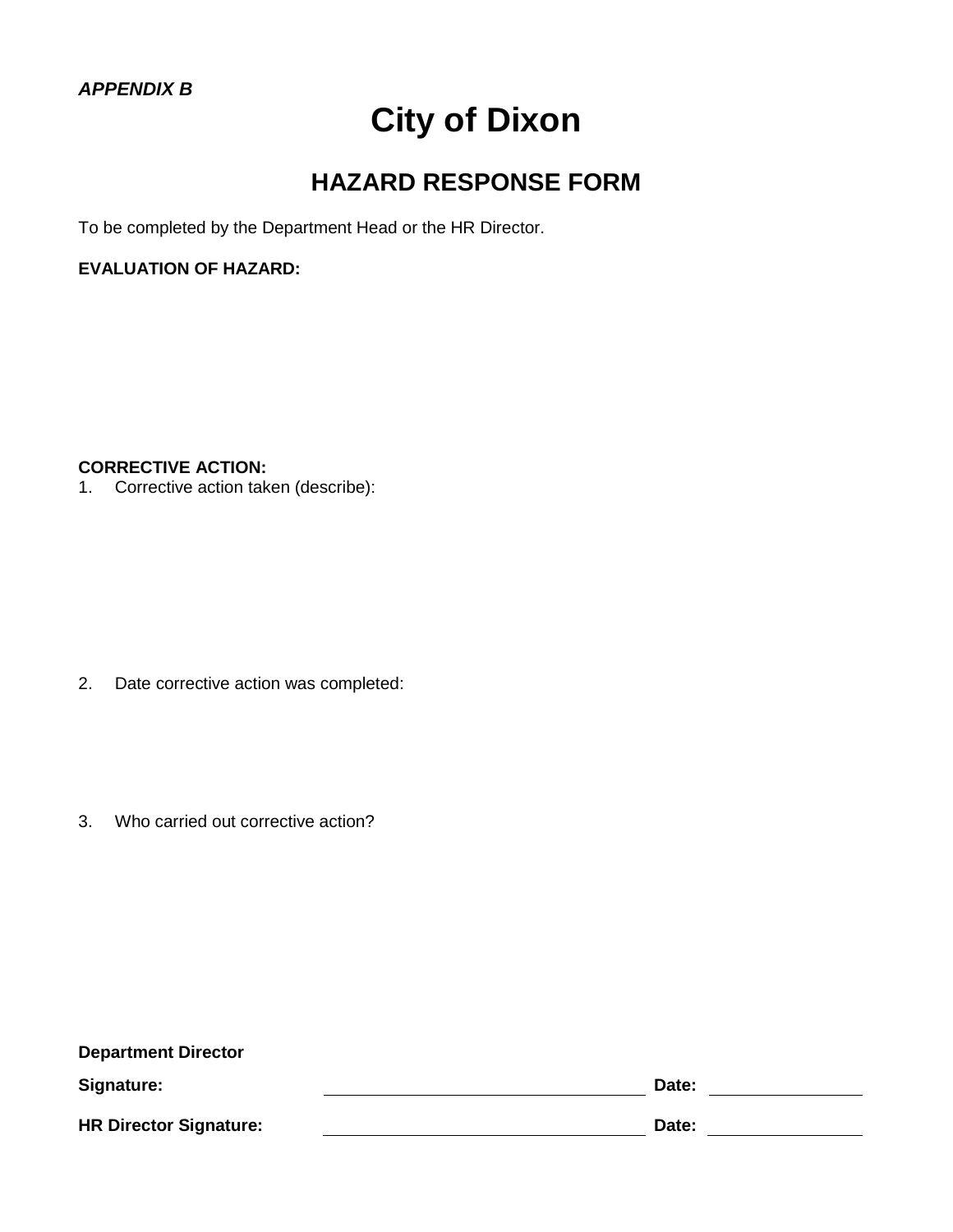## <span id="page-3-0"></span>**INJURY & ILLNESS PREVENTION PROGRAM**

The City of Dixon (City) has established, implemented and is maintaining this written Injury and Illness Prevention Program (IIPP). This program has been established in accordance with Title 8, California Code of Regulations; Section 3203 of the General Industry Safety Orders. Our safety and health program includes the following elements:

- **I.** Management commitment/assignment of responsibilities
- **II.** System for assuring employee compliance with safe work practices
- **III.** Safety communications system with employees
- **IV.** Scheduled inspections/evaluation system
- **V.** Accident investigation
- **VI.** Procedures for correcting unsafe/unhealthy conditions
- **VII.** Safety and health training and instruction
- **VIII.** Recordkeeping and documentation.

Our commitment to safety and health begins with the complete support of the City and City Manager. We are committed to controlling work-place hazards and correcting hazardous conditions or practices as they occur or are recognized.

This commitment is backed by strong organizational policies, procedures, incentives, and disciplinary actions as necessary to ensure employee compliance with safe and healthful work practices.

#### <span id="page-3-1"></span>**I. AUTHORITY/RESPONSIBILITY**

We recognize that the responsibility for safety and health is shared by everyone. The following have assigned authority/responsibility as follows:

#### **City Manager:**

The City Manager, or designee, has the responsibility to:

- ‐ Review, approve and adopt and implement the IIPP
- ‐ As necessary, designate staff to implement the safety program and provisions of the IIPP.
- Monitor the effectiveness of the IIPP and safety policies and procedures.
- ‐ Provide direction to all City Department Heads and managers and designated Safety Officers regarding the IIPP.
- ‐ Act as liaison between the City Council and Department Heads and managers.
- ‐ Recommend allocation of finances, material and personnel to support the IIPP and safety program.
- ‐ Review department budgets for allocation of funds to safety and loss control.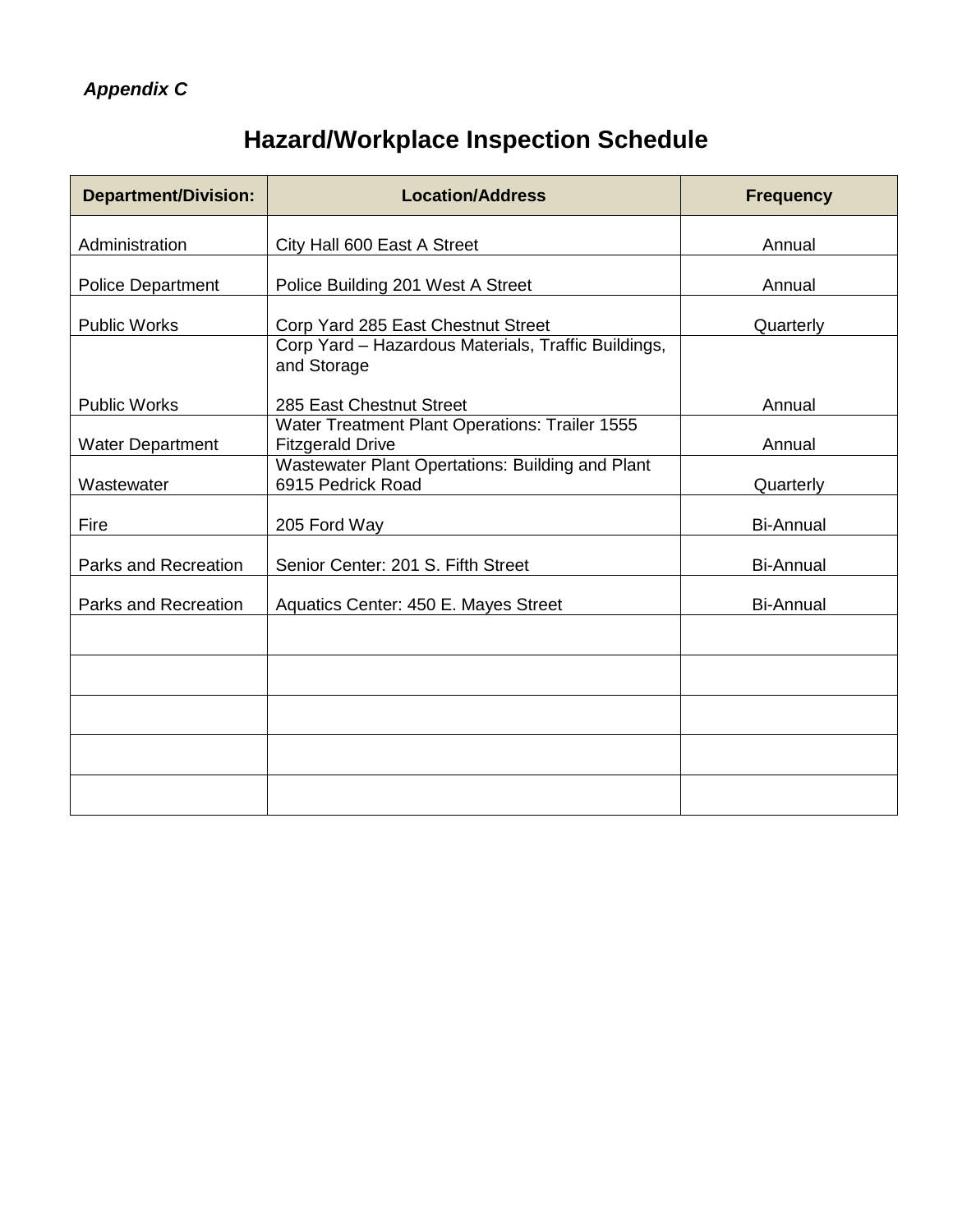- ‐ Review accident investigation reports and provide direction in making the necessary recommendations.
- ‐ Establish accountability procedures for compliance with IIPP and safety policies and procedures.
- ‐ Review safety and loss control activities.
- ‐ Review, approve and sign the IIPP.

#### **IIPP Administrator:**

The Human Resources Director/designee shall serve as the IIPP Administrator. The role of the appointed IIPP Administrator is to assist in the development, implementation and maintenance of the IIPP. The IIPP Administrator responsibilities include, but are not limited to, the following:

- ‐ Ensure health and safety policies and procedures are clearly communicated to Department Heads, Deputy Directors, Managers, Supervisors, and other staff.
- ‐ Monitor the effectiveness of the departmental safety programs and make recommendations for change as needed.
- ‐ Coordinate with Department Heads, Deputy Directors, Managers or Supervisors for training and development of a process or method to provide training for employees.
- ‐ Ensure procedures are in place so accident investigations are initiated in a timely manner and actively participate in the investigation when needed.
- ‐ Evaluate effectiveness of policies and procedures on a regular basis and recommend revisions and updates as necessary.
- ‐ Ensure employees are informed of their responsibility for the IIPP.
- ‐ Actively contribute to the success of the overall safety program by providing ideas and suggestions to help prevent accidents and injuries.

#### **Department Heads:**

The Department Heads/designees responsibilities include, but are not limited to, the following:

- ‐ Maintain safety policies, programs and conditions within their respective departments.
- ‐ Ensure safe and healthful workplace practices and compliance with the IIPP and safety policies and procedures.
- Develop departmental specific safety guidelines, with assistance from the IIPP Administer.
- Participate in conducting accident investigations within their department as needed.
- ‐ Assist in the development and management of department safety programs, policies and procedures.
- ‐ Encourage employees to report unsafe conditions with assurance that action will be taken without fear of reprisal.
- ‐ Receive, forward or act on as appropriate on safety related concerns/complaints.
- ‐ Recognize safety performance or services on annual performance review.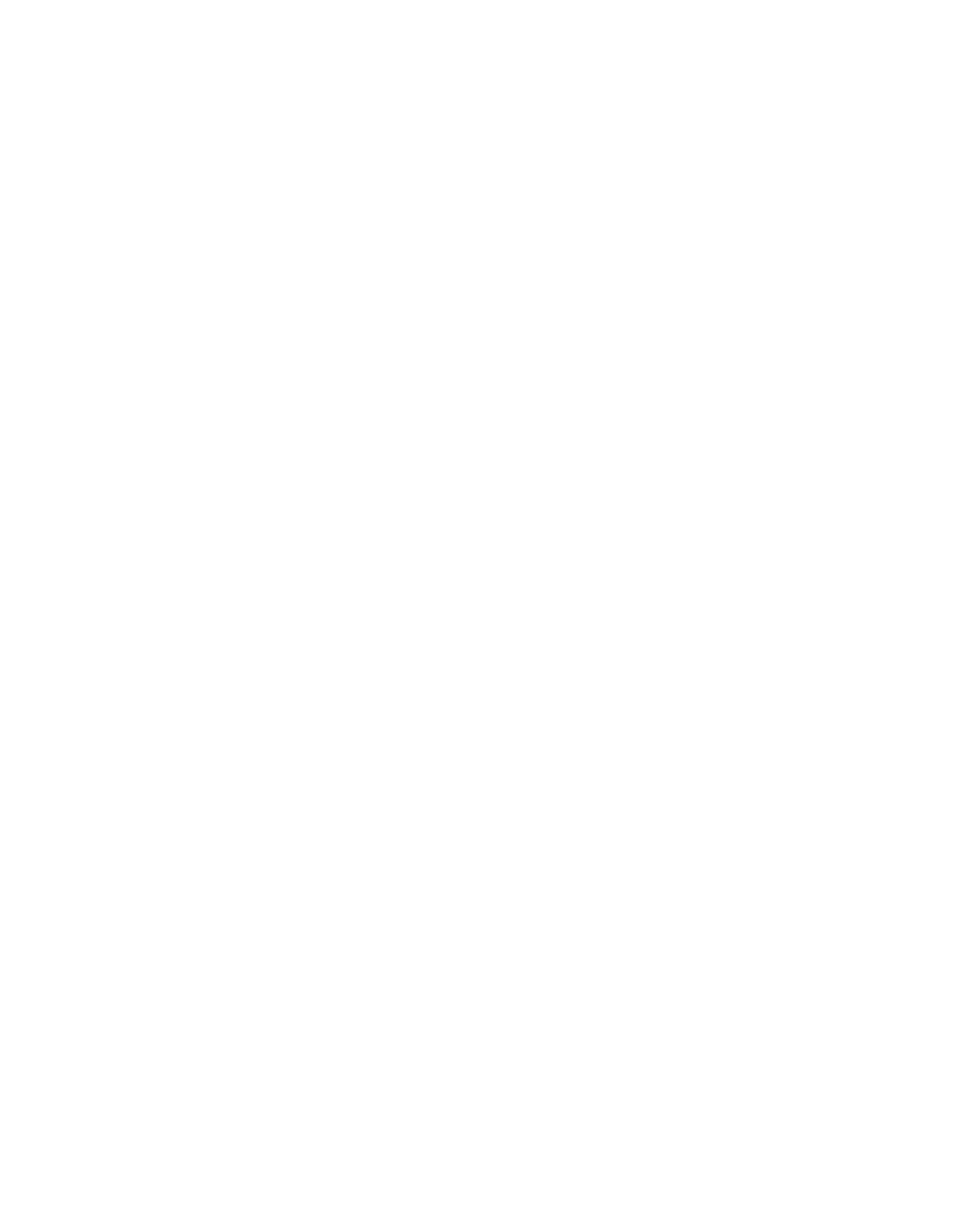- ‐ Recommend training and retraining regarding safety policies and procedures.
- ‐ Ensure employees are informed of their responsibility on the IIPP.
- ‐ Actively contribute to the success of the overall safety program by providing ideas and suggestions to help prevent accidents and injuries.

#### **Department Deputy Directors/Managers/Supervisors:**

The Managers and Supervisors/designees responsibilities include, but are not limited to, the following:

- ‐ Ensure safety procedures are implemented and followed within their department.
- ‐ Conduct appropriate safety orientation and training, including department specific procedures.
- ‐ Conduct accident investigations immediately upon notification of an illness or injury.
- ‐ Complete workers' compensation claim forms.
- ‐ Ensure safety inspections of the work areas are performed.
- ‐ Ensure safety policies and procedures are clearly communicated, understood and followed by all personnel.
- ‐ Correct or mitigate unsafe conditions and practices.
- ‐ Ensure all material and equipment is maintained in good operating condition.
- ‐ Provide necessary personal protective equipment and train personnel on how to use it properly.
- ‐ Address and report safety-related issues and activities on employee's annual performance evaluation.
- ‐ Take appropriate action, including training and discipline, associated with failure to comply with safe and healthful work practices.
- ‐ Encourage employees to report unsafe conditions with assurance that action will be taken without fear of reprisal.
- ‐ Actively contribute to the success of the overall safety program by providing ideas and suggestions to help prevent accidents and injuries.

#### **Employees:**

The employee's responsibilities include, but are not limited to, the following:

- ‐ Follow all written and verbal safety policies, procedures and directives.
- ‐ Report all work-related injuries immediately to their supervisor, regardless of the severity.
- ‐ Perform their duties using safe work practices.
- Report unsafe conditions, work practices or hazards and equipment failures immediately to their supervisor.
- ‐ Actively contribute to the success of the overall safety program by providing ideas and suggestions to help prevent accidents and injuries.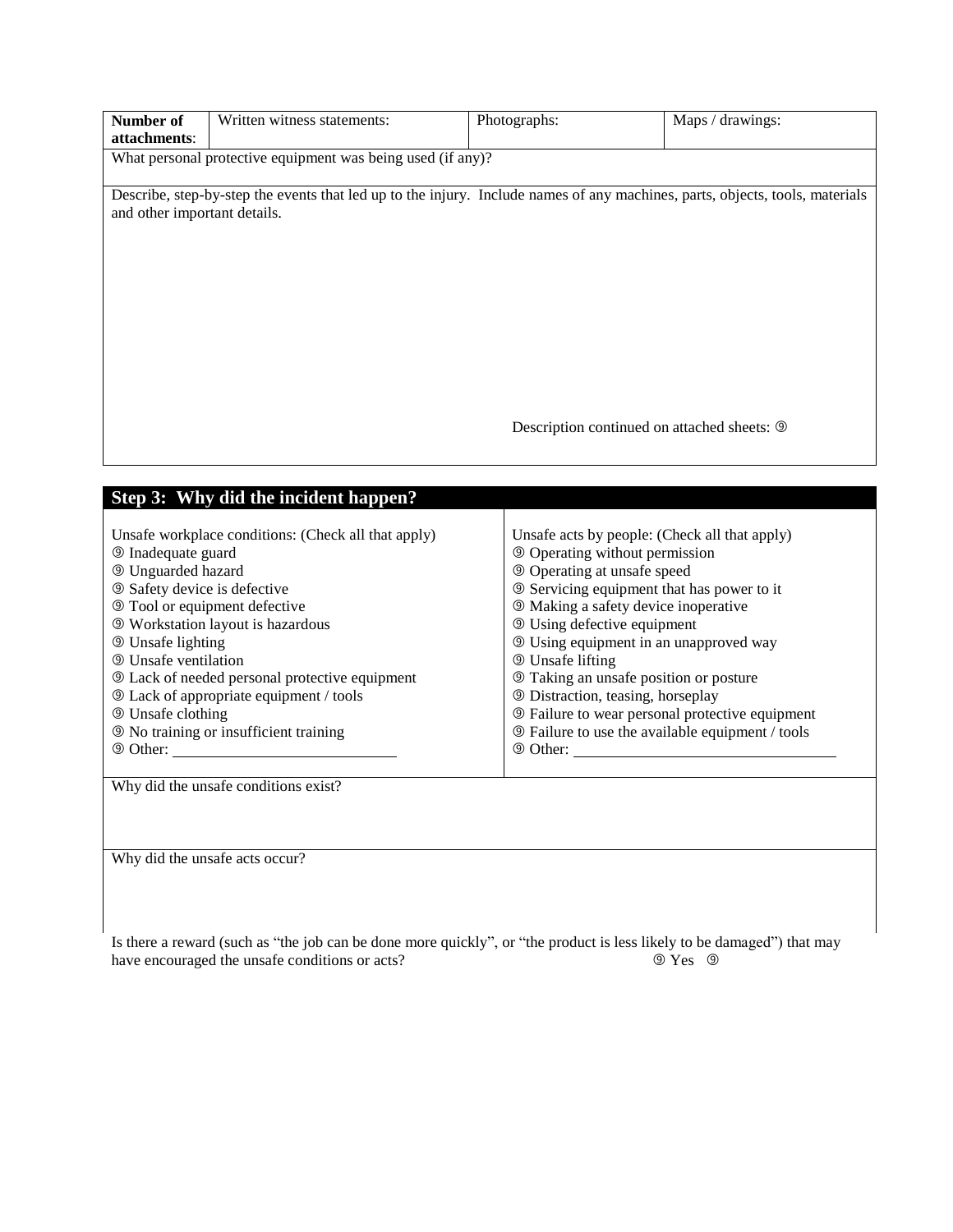#### <span id="page-6-0"></span>**II. COMPLIANCE**

The systems of ensuring employees comply with safe work practices and procedures include the following:

- Informing employees of the provisions of our IIPP in a readily understandable language.
- Evaluating the safety performance of all employees.
- Recognizing employees who perform safe and healthful work practices.
- Providing training to employees whose safety performance is deficient.
- Disciplining employees (in accordance with the Personnel Rules and Regulations and/or the applicable Memorandum of Understanding) for failure to comply with safe and healthful work practices.

#### <span id="page-6-1"></span>**III.COMMUNICATION**

The City recognizes that open, two-way communication between management, labor organizations and staff on health and safety issues is essential for an injury-free, productive workplace. As such, the following systems of communication are used to facilitate a continuous flow of safety and health information between management and staff in a form that is readily understandable:

#### **Safety Committee Meetings:**

The Safety Committee meetings may be used to help facilitate safety issues and concerns. Meetings will be held at least quarterly. During these meetings safety topics will be freely and openly discussed on such issues as:

- ‐ New hazards that have been introduced or discovered in the workplace.
- Causes of recent accidents or injuries and the methods adopted to prevent similar incidents in the future.
- ‐ Any health or safety issue deemed necessary to require reinforcement and/or training.
- ‐ Solicit feedback on the development of new safety policies and procedures.
- ‐ Solicit feedback for developing annual training calendar.

#### **Anonymous Notification Procedures:**

Employees are requested and encouraged to report workplace hazards immediately to their manager or supervisor at any time without fear of reprisal. However, should an employee wish to report a hazard anonymously, they can do so in the following manner:

- A system of anonymous notification whereby employees who wish to inform the City of workplace hazards may do so anonymously by sending a written notification to the Department Head, HR Director or City Manager by using the Hazard Alert Form, Appendix A.
- ‐ A Safety Box is located at City Hall work room or employees can send an email to safetybox@cityofdixon.us.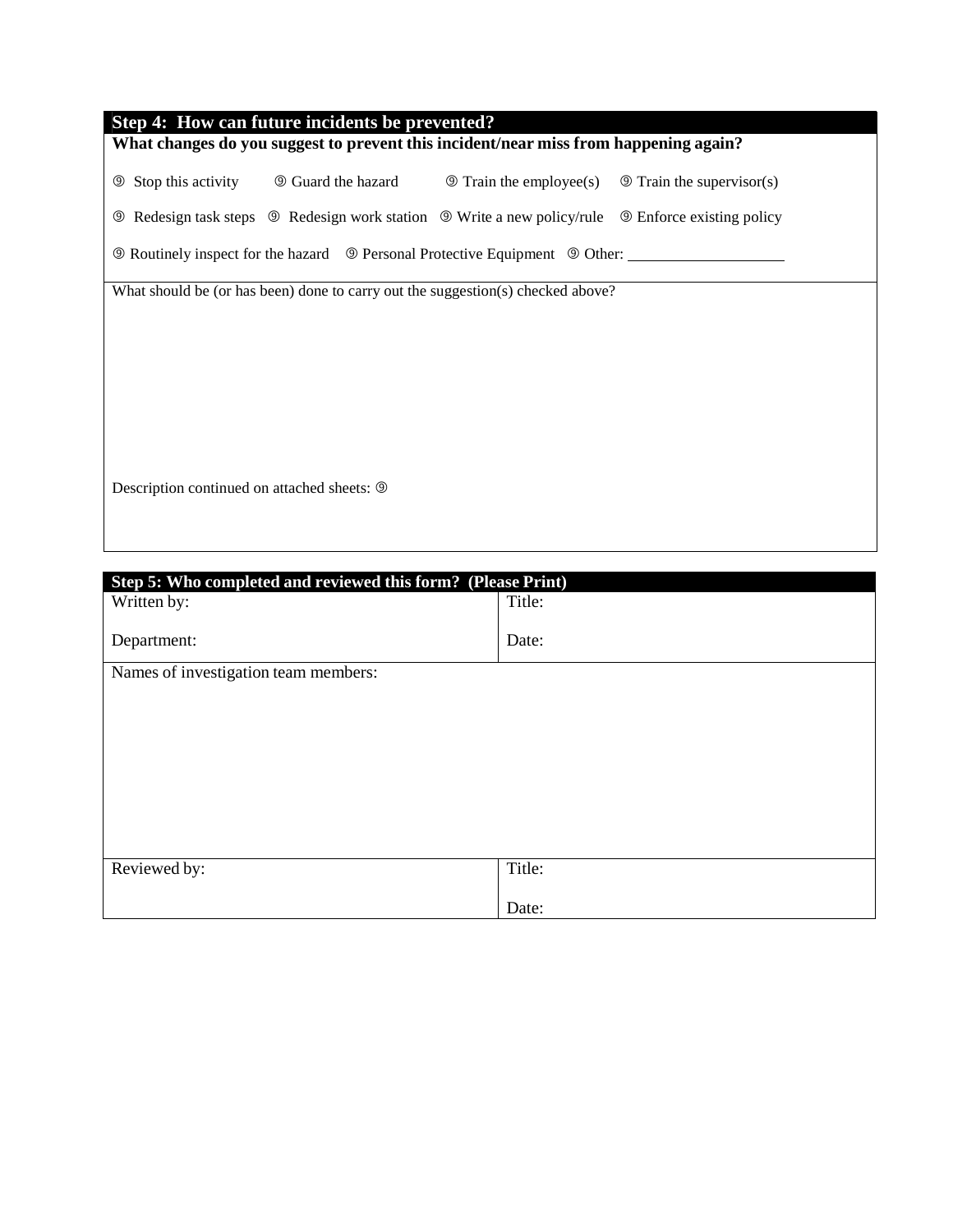The Department Head or HR Director shall address notifications in a prompt and thorough manner.

**Postings:** 

A bulletin board that is accessible to employees will be used and located in each department and/or building to post safety-related information. The bulletin board may include, but is not limited to, the following items:

- Names and phone numbers of emergency contacts
- ‐ Designated routes and "safe areas" for emergency evacuations
- ‐ Complete set of required employee posters
- ‐ Blank Hazard Alert form, Appendix A

#### **Additional Notifications:**

Management may also communicate safety to employees in the following manner:

- Daily briefings
- ‐ Email alerts
- ‐ Tailgate meetings
- ‐ Safety bulletins
- ‐ Safety stand downs

#### <span id="page-7-0"></span>**IV.HAZARD ASSESSMENT**

Periodic inspections provide a method of identifying existing or potential workplace hazards, and eliminating or controlling them. These inspections are performed in the following manner:

- Departments will conduct and document a regularly scheduled hazard inspection as outlined in the Hazard/Workplace Inspection Schedule, Appendix C.
- Inspections will be performed by a qualified person.
- The Department Head will arrange for an inspection and investigation when new substances, processes, procedures or equipment that present potential new hazards are introduced into the workplace, or whenever a new or previously unrecognized hazard is identified..
- Employees will be encouraged to report possible hazardous situations, knowing their reporting will be given prompt and serious attention without fear of reprisal.
- It is the intent of the City to abate or mitigate any hazard which gives rise to a risk of imminent harm to any person.

#### <span id="page-7-1"></span>**V. ACCIDENT/EXPOSURE INVESTIGATIONS**

A thorough investigation of all accidents will help identify causes and effective corrective actions that can help prevent similar incidents from reoccurring. Such information is critical to preventing and controlling hazards and potential accidents. All reportable injuries or illnesses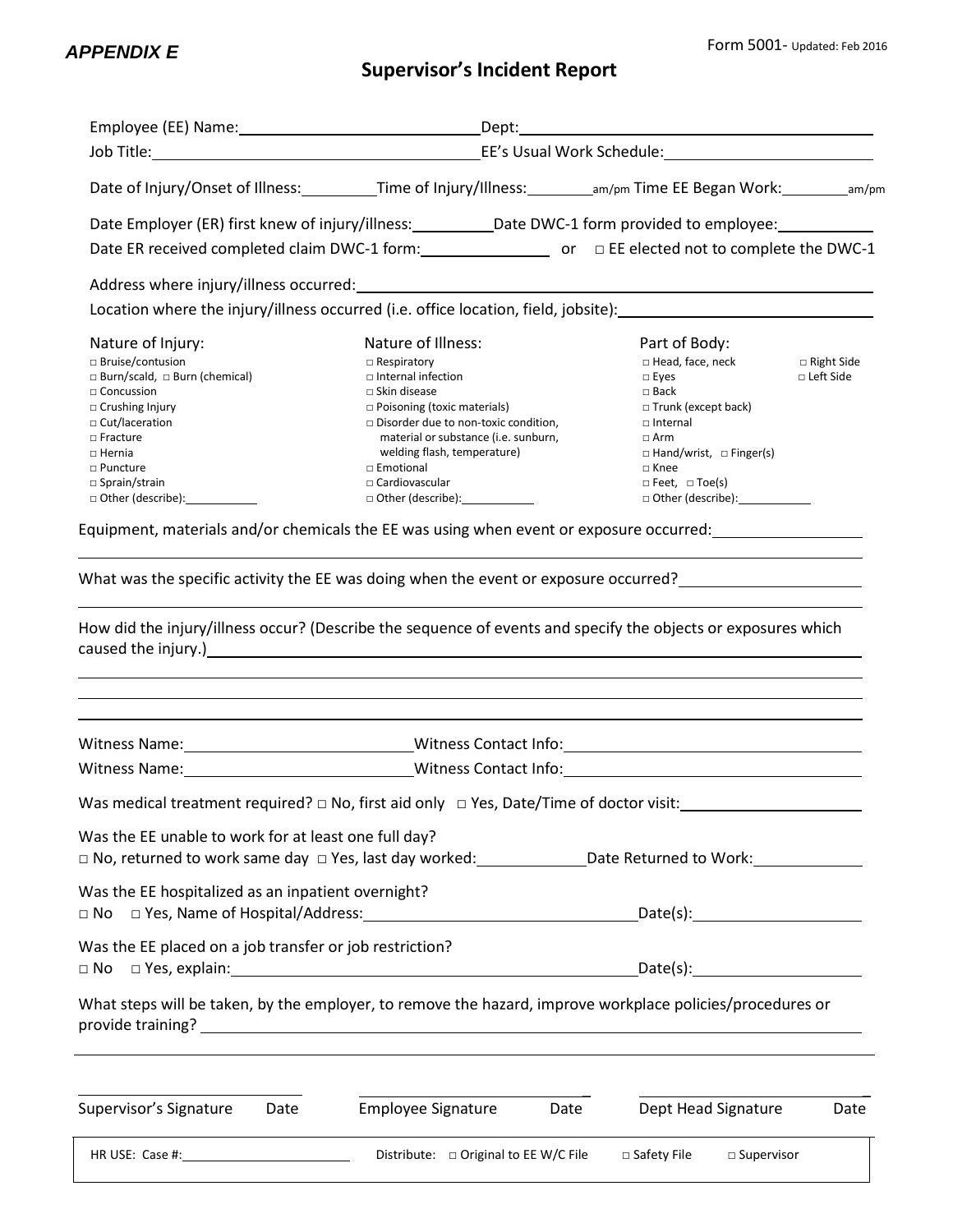must be recorded within seven (7) calendar days after learning of the occurrence on the OSHA 300 log.

Procedures for investigating workplace accidents and hazardous substance exposure should be performed in a timely manner by the Department Head. Required forms include the Incident Investigation Report, Appendix D, Supervisor's Incident Report Form, Appendix E, the Employee's Report of Injury Form, Appendix F and the Witness Statement Form, Appendix G.

The investigation should include:

- Notifying the HR Director/designee and Department Head.
- Visiting the accident scene as soon as possible.
- Interviewing injured employees and witnesses.
- Examining the workplace for factors associated with the accident/exposure.
- Determining the cause(s) of the accident/exposure.
- Reviewing results of the accident investigation and recommending corrective actions to the HR Director and Department Head.
- Employees should complete their version of the incident by completing the Employee' Report of Injury Form.
- Witnesses to an incident should complete the Witness Statement Form.

Serious employee injuries, illnesses or fatalities will also be reported to the Cal/OSHA Sacramento Division Office within eight (8) hours of knowledge. The District Office can be contacted at: 2424 Arden Way, Suite 24, Sacramento, CA 95825 or (916) 263-2800.

A serious injury or illness is defined as:

- Any hospitalization, regardless of length of time, for other than medical observation or diagnostic testing
- Amputation
- Serious degree of permanent disfigurement (e.g., crushing or severe burn type injuries)
- Whenever a state, county, or local fire or police agency is called to an accident scene involving an employee in which a serious injury, or illness, or death occurs.

Accident Investigation Reports will be forwarded to the Department Head and HR Director for possible further review. Refer to Appendix H to review the Accident Review and Investigation Policy.

#### <span id="page-8-0"></span>**VI. HAZARD CORRECTION**

When unsafe or unhealthy work conditions, practices, or procedures are observed or discovered, they will be corrected in a timely manner based on the severity of the hazards.

When an imminent hazard exists that cannot be immediately corrected, the exposed employees shall be removed from the immediate hazard, except those needed to correct the condition and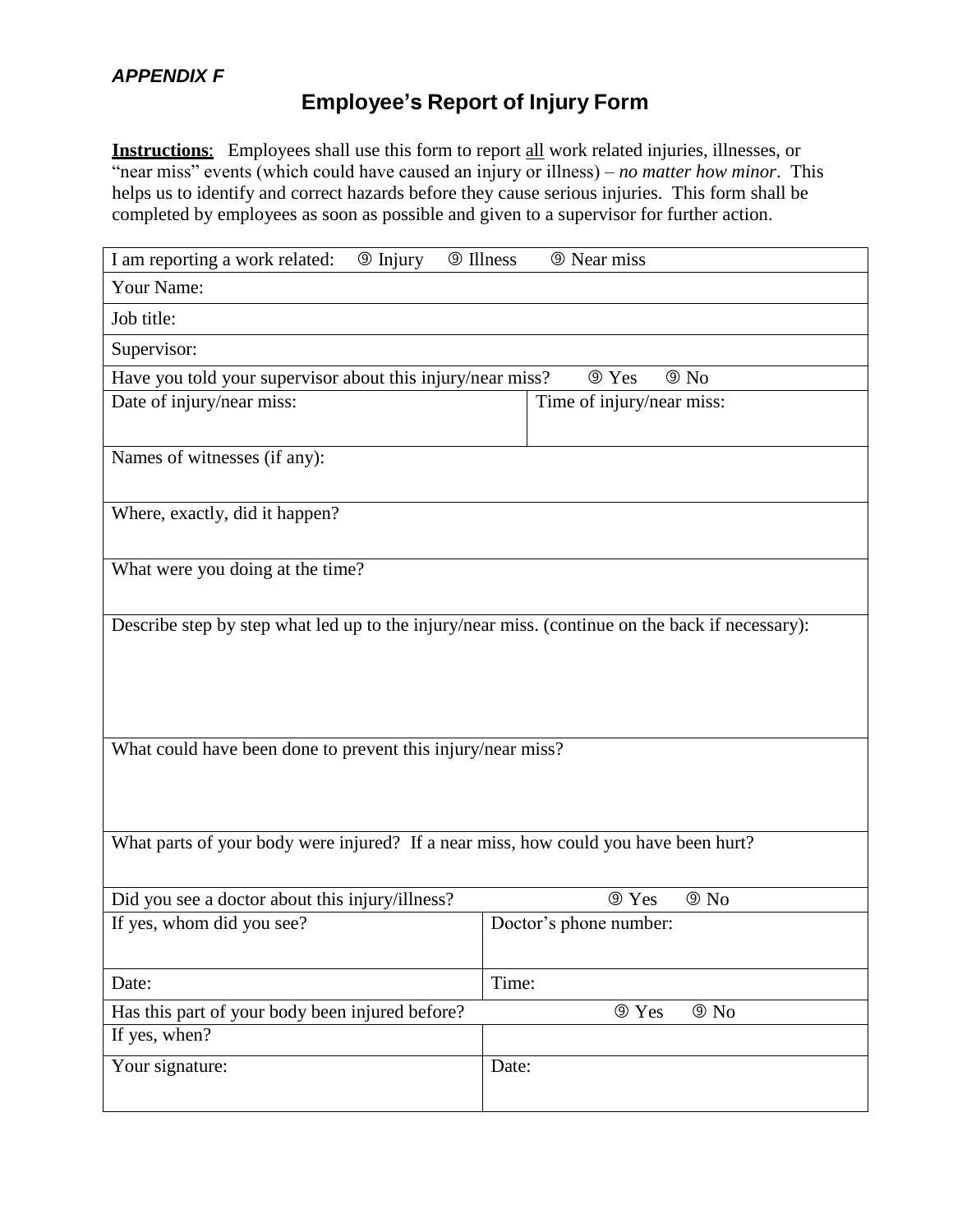to address security issues. Employees who are required to correct the hazardous condition will be provided with the necessary protection.

Hazards shall be corrected according to the following procedures:

- Employees may be advised of the hazard by the posting of the Hazard Response Form, Appendix B, on the Department's Bulletin Board. Information may also be communicated verbally at staff meetings, or other appropriate means.
- All such actions taken and dates they are completed shall be documented on the Hazard Response Form, Appendix B.
- Completed forms will be maintained by the Department Head.

#### <span id="page-9-0"></span>**VII. SAFETY & HEALTH TRAINING**

Training is one of the most important elements of any safety program. It allows employees to learn how to perform their jobs safely, brings new ideas into the workplace, reinforces existing ideas and practices, and puts the program into action. All employees, including management, shall receive training and instruction on general and department, job-specific safety and health practices. Training and instruction shall be provided as follows:

- When the IIPP is first established, or substantively amended.
- For all new employees at new-hire orientation.
- When employees are given a new job assignment for which training has not previously been provided.
- Whenever new substances, processes, procedures or equipment are introduced to the workplace and represent a new hazard.
- When staff is made aware of a new or previously unrecognized hazard.
- For all employees with respect to hazards specific to each employee's job assignment.
- When a new facility or a new component of the facility is opened.
- In addition, specific instructions will be provided to all employees regarding hazards unique to their job assignment, to the extent that such information was not covered in other training.

#### <span id="page-9-1"></span>**VIII. RECORDKEEPING & DOCUMENTATION**

The City will implement and maintain IIPP in the following manner:

- Maintain records of hazard assessment inspections, including the person(s) conducting the inspection, unsafe conditions and work practices that have been identified and the action taken to correct the identified unsafe conditions and work practices.
- Document safety and health training for each worker; including the worker's name or other identifier, training dates, type(s) of training, and training providers.
- Maintain accident investigation reports.
- Document the annual program reviews.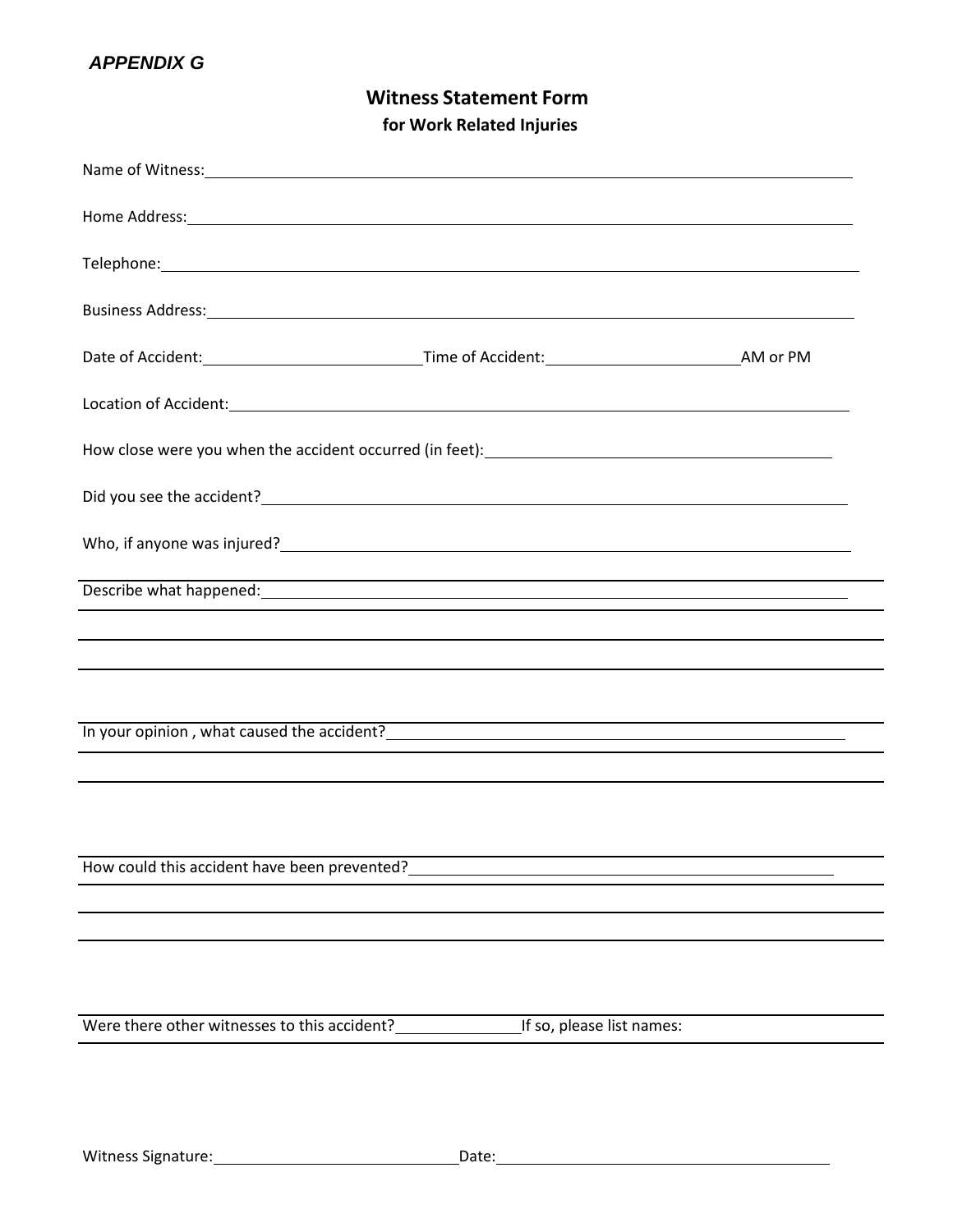Inspection records and training documentation will be maintained for a minimum of three (3) years, or as specified in the City's records retention guidelines policy.

OSHA 300 and 300A Logs will be maintained for at least five (5) years, or longer as specified in the City's records retention guidelines policy.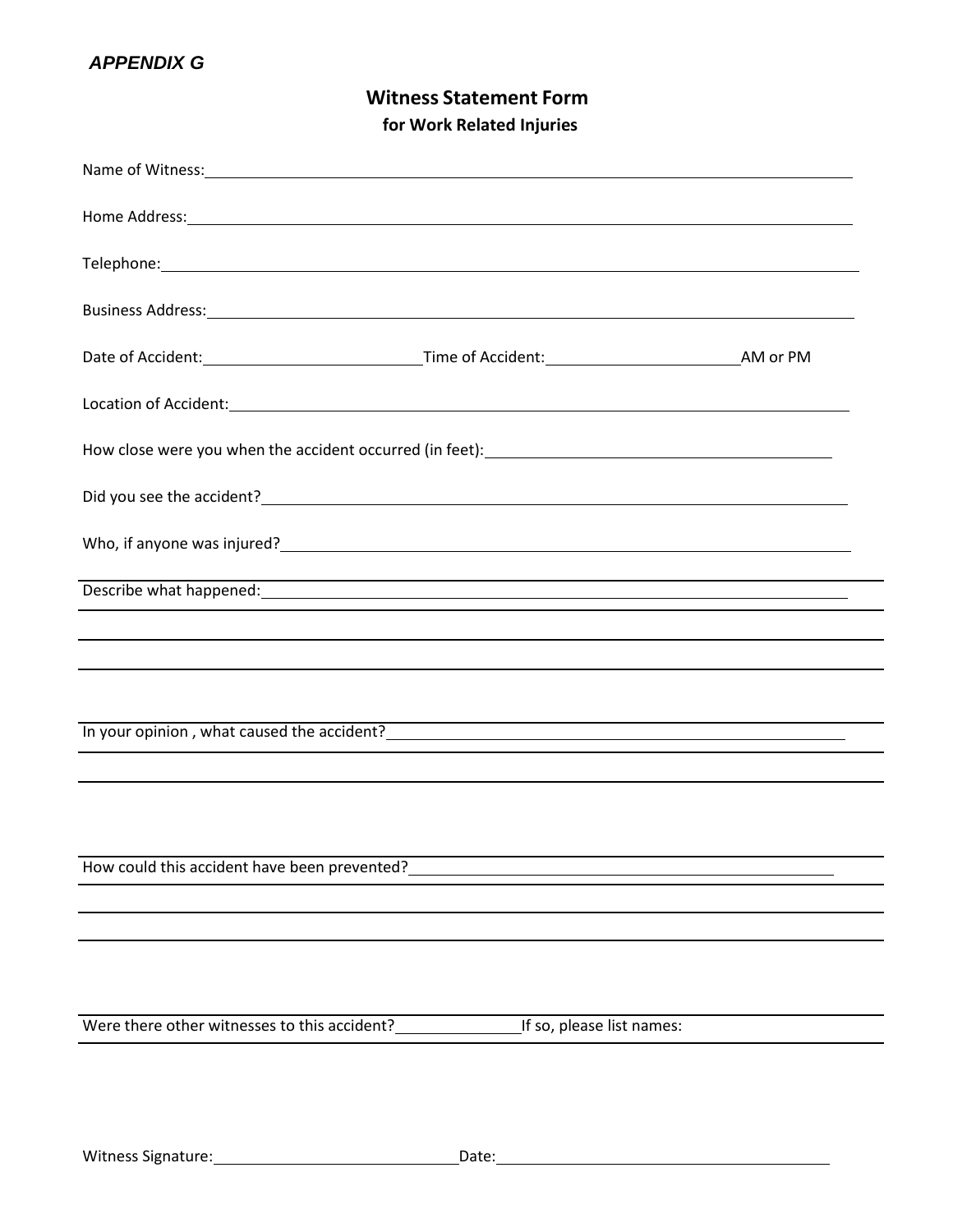#### *APPENDIX A*

| <b>City of Dixon</b><br><b>Hazard Alert Form</b>                                                                                                                                                                                          |  |  |  |  |
|-------------------------------------------------------------------------------------------------------------------------------------------------------------------------------------------------------------------------------------------|--|--|--|--|
|                                                                                                                                                                                                                                           |  |  |  |  |
| Supervisor:                                                                                                                                                                                                                               |  |  |  |  |
| Hazards posing an immediate danger to life and health should be reported as soon as possible to your<br>Supervisor, Manager, Department Head or HR Director.                                                                              |  |  |  |  |
| Location of Hazard (i.e., building, room, other description):                                                                                                                                                                             |  |  |  |  |
| Description of Hazard (include whether it is chemical, biological, physical, etc.):                                                                                                                                                       |  |  |  |  |
| Recommendation for Correction (if known):                                                                                                                                                                                                 |  |  |  |  |
| Has this hazard been reported to your supervisor? Yes _____ No                                                                                                                                                                            |  |  |  |  |
| OPTIONAL (if you would like to remain anonymous, leave this area blank):                                                                                                                                                                  |  |  |  |  |
|                                                                                                                                                                                                                                           |  |  |  |  |
|                                                                                                                                                                                                                                           |  |  |  |  |
|                                                                                                                                                                                                                                           |  |  |  |  |
| NOTE: It is illegal for any employer to take action against employees who exercises their right under the<br>law to report unsafe conditions. We encourage our employees to report hazards and commend them for<br>their safety awareness |  |  |  |  |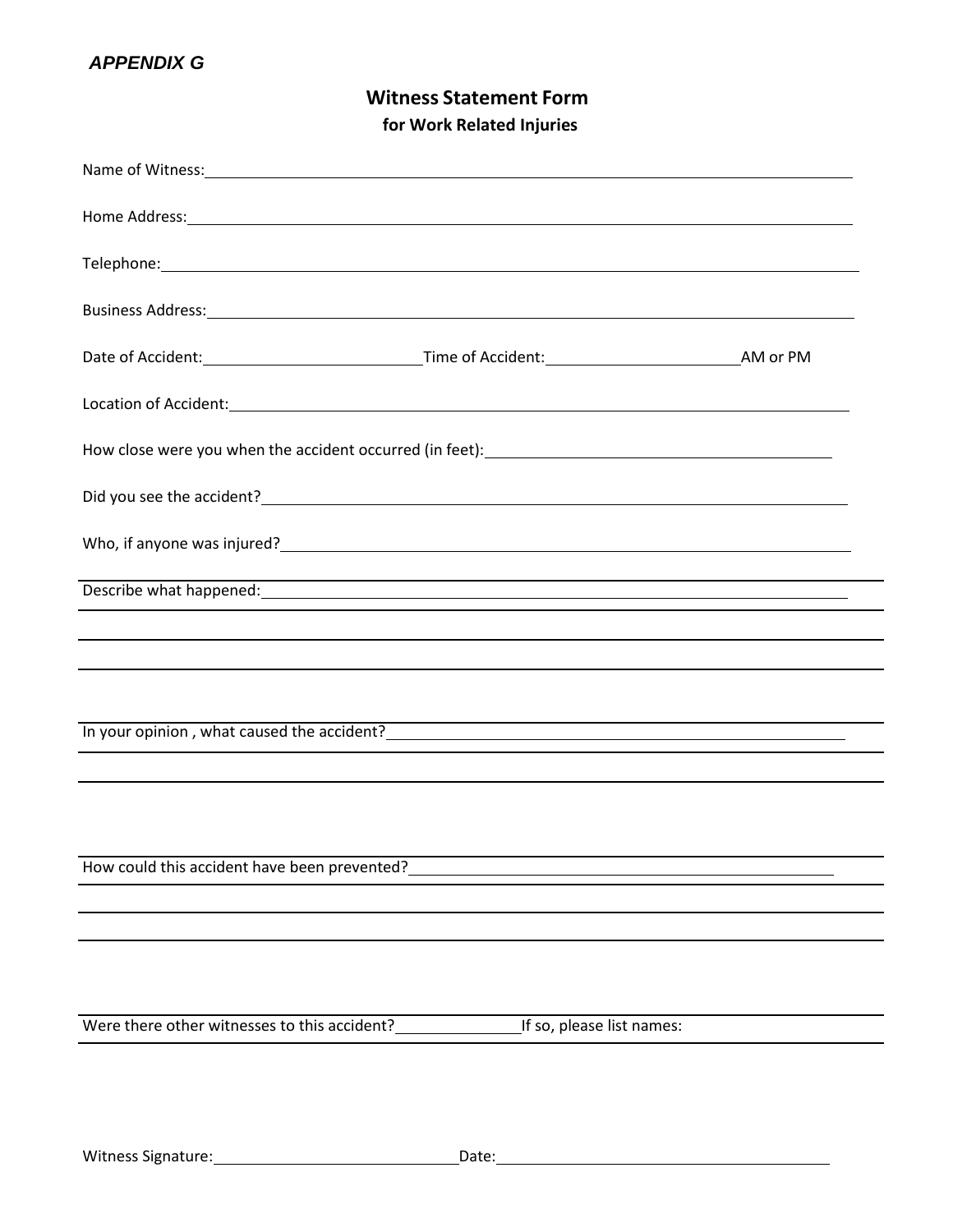#### *APPENDIX B*

## **City of Dixon**

### **HAZARD RESPONSE FORM**

To be completed by the Department Head or the HR Director.

**EVALUATION OF HAZARD:**

**CORRECTIVE ACTION:**

1. Corrective action taken (describe):

2. Date corrective action was completed:

3. Who carried out corrective action?

| <b>Department Director</b>    |       |  |  |  |  |  |
|-------------------------------|-------|--|--|--|--|--|
| Signature:                    | Date: |  |  |  |  |  |
| <b>HR Director Signature:</b> | Date: |  |  |  |  |  |
|                               |       |  |  |  |  |  |